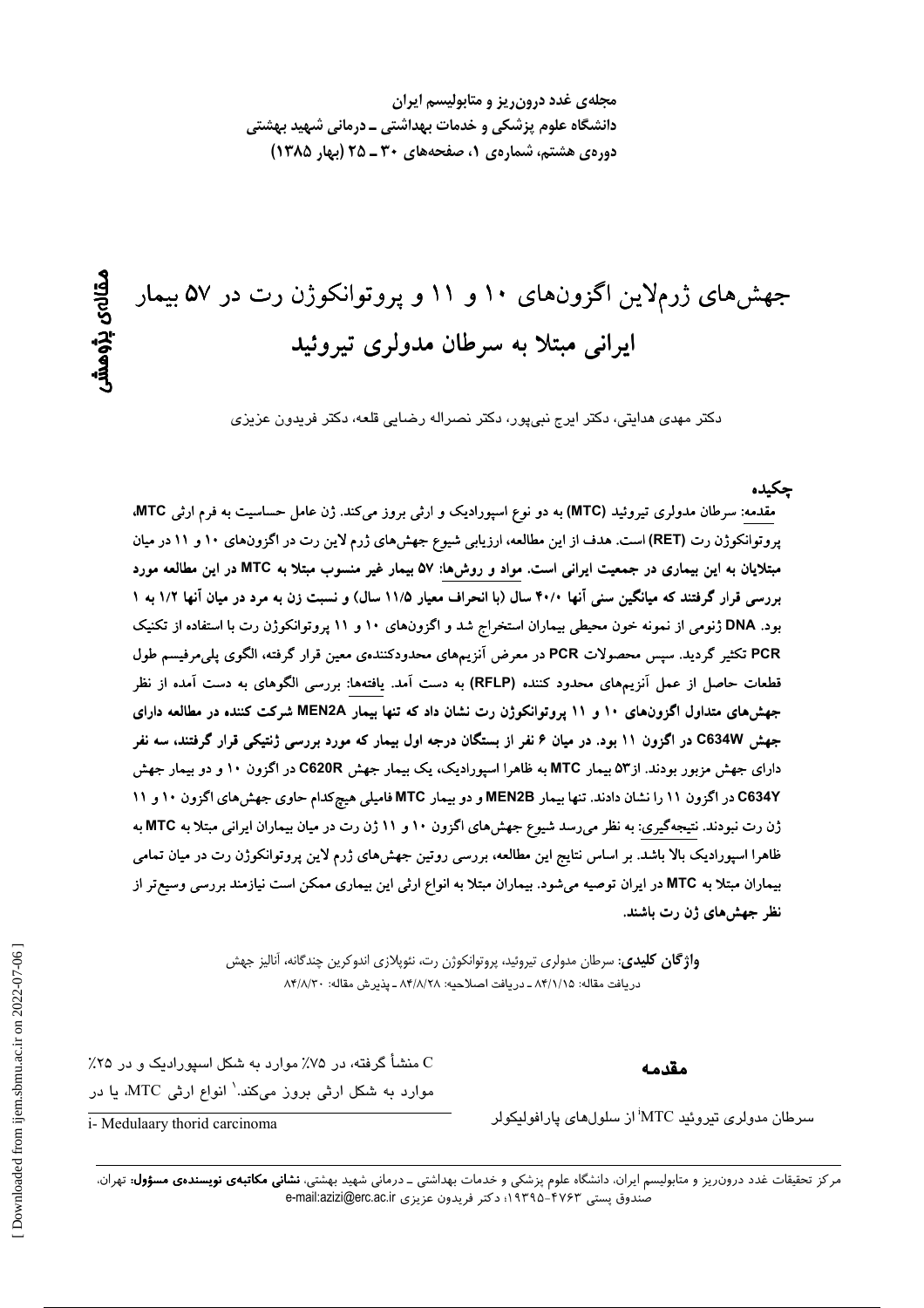نوع فامیلی این بیماری (FMTC) به صورت ایزوله بروز میکنند، یا بخشی از سندرم نئوپلازی اندوکرین چندگانه نوع ۲ (MEN-2)<sup>ii</sup> هستند. این سندرم که از الگوی وراثتی اتوزومی غالب پیروی میکند، در ۹۵٪ موارد، شامل MTC، فئوکروموسیتوما و هیپرپلازی پاراتیروئید است (سندرم MEN-ZA) است و در ۵٪ دیگر شامل MTC. فئوكروموسیتوما، نوروماهای مخاطی، گانگلیونوروماتوز روده و ظاهر شبه مارفانی است.<sup>۲،۳</sup>

پروتوانکوژن رت (RET) که نوعی رسپتور تیروزین کینازی غشای سلولهای تمایز یافته از تیغهی عصبی<sup>اا</sup> کد میکند، ژن عامل بروز سرطان مدولری تیروئید است.<sup>۴-۹</sup> این پروتئین غشایی که یکبار عرض غشای سلول را طی میکند، در بخش خارج سلولی خود حاوی چهار توالی تکراری شبه کدهرین،" یک جایگاه اتصال کلسیم و یک جایگاه غنی از سیستئین است و در بخش داخل سلولی خود دارای جایگاه تیروزین کینازی میباشد. در پی اتصال لیگاند به پروتئین، دايمريزه شده رسپتور و سپس ترانسفسفوريلاسيون واحدهای تیروزین بخش داخل سلولی آن روی میدهد. پس از آن واحدهای فسفوتیروزین، پروتئینهای داخل سلولی دارای جایگاه SH2 و جایگاه اتصال فسفوتیروزین را به خود جلب کرده، در نتیجه باعث انتشار سیگنال به داخل سلول مے شوند. ``

تقریباً ۹۲٪ موارد ارثی MTC با جهشهای ژرم لاین پروتوانكوژن رت ارتباط دارند. `` ٩٧٪ بيماران MEN-2A و ۸۶٪ بیماران FMTC در یکی از چهار سیستئین اگزون ۱۰ (سیستئینهای ۶۰۹، ۶۱۱، ۶۱۸ و ۶۲۰) یا سیستئین ۶۳۴ اگزون پروتوانکوژن رت ۱۱ که همگی مربوط به بخش غنی از سیستئین پروتئین در خارج سلول هستند، جهشهایی را نشان میدهند.<sup>۱۲٬۱۲</sup> این جهشها با حذف سیستئین، شرایط را برای دایمریزاسیون غیر طبیعی و مداوم پروتئین حتی در شرایط فقدان لیگاند فراهم میکنند.<sup>۱٬۰۰۷</sup> جهشهای ژرم لاين در جايگاه داخل سلولي پروتئين رت (در اگزونهاي ١٣، ۱۴ و ۱۵) نیز ممکن است در بعضی از بیماران FMTC دیده شود. از سوی دیگر در ۲/۵ تا ۷٪ موارد اسپورادیک MTC نيز جهش ژرم لاين پروتوانكوژن رت مشاهده مي شود.<sup>۱۷،۱۸</sup>

i- Familial medulaliry thyroid carcinoma

- ii- Multiple endocrine neoplasia 2A
- iii- Neural crest
- iv- Cadherin

در حال حاضر ارزیابی ژنتیکی جهشهای ژرم لاین پروتوانکوژن رت مقدور است و بدین ترتیب امکان تشخیص زودرس افراد حامل جهشهای خطرناک که در معرض خطر بروز MTC در سالهای بعد هستند، وجود دارد. آزمایش ژنتیکی، به ویژه برای بستگان درجه اول بیماران مبتلا به MTC واجد بیشترین فایده است. اگر اعضای خانوادهی بيمار مبتلا به MTC فاقد جهش شناخته شده در پروتوانکوژن رت باشند، احتمال بروز MTC در ایشان مشابه جمعیت عادی است و نیازی به انجام اقدامهای پیشگیرانهی فوقالعاده (مانند تیروئیدکتومی) نخواهد بود. چنین اقدامهایی فقط در مورد آن گروه از اعضای خانوادهی بیمار MTC ضرورت دارد که وجود جهش پروتوانکوژن رت در آنها نشان داده شده باشد." معمولاً روش زیر در بررسی ژنتیکی بیماران MTC و بستگان درجه اول آنها به کار گرفته می شود: ابتدا اگزون ۱۱ از نظر جهش در کدون ۶۳۴ ارزیابی شده، در صورت فقدان جهش به ترتیب کدونهای ۶۰۹، ۶۱۱، ۶۱۸ و ۶۲۰ اگزون ۱۰، کدون ۹۱۸ اگزون ۱۶ و اگزونهای ۱۵–۱۳ مورد بررسی قرار خواهند گرفت.<sup>۲۰</sup>

در سالهای اخیر نتایج چند مطالعه که به بررسی جهشهای پروتوانکوژن رت در بیماران MTC در کشورهای آسیایی پرداختهاند، منتشر شده است.<sup>۲۳-۲۲</sup> در ایران بررس*ی* DNA بیماران MTC و اعضای خانوادهی آنها به طور معمول توصیه نمیشود و زمینه*ی* ژنتیکی این بیماران تا کنون مورد بررسی قرار نگرفته است. مطالعهی حاضر که نتايج اولين بخش آن قبلاً منتشر شده است، <sup>٢۴.٢٥</sup> اولين مطالعه در این زمینه در ایران است. هدف از این مطالعه بررسی شیوع جهشهای شناخته شدهی اگزونهای ۱۰ و ۱۱ در بیماران ایرانی مبتلا به MTC است.

## مواد و روشها

**انتخاب بیم***اران:* **جمعی**ت تحت مطالعه شامل ۵۷ بیمار غیر منسوب میتلا به MTC بود که در بیمارستانهای دانشگاهی و مراکز بالینی شهر تهران بر اساس شواهد آسیب شناختی تشخيص داده شده، تحت عمل جراحى قرار گرفته بودند. بیماران جهت شرکت در این مطالعه فراخوانده میشدند و افراد داوطلب پس از تکمیل فرم رضایت نامه وارد مطالعه شدند. موارد ارثی بیماری MTC بر اساس شواهد بالینی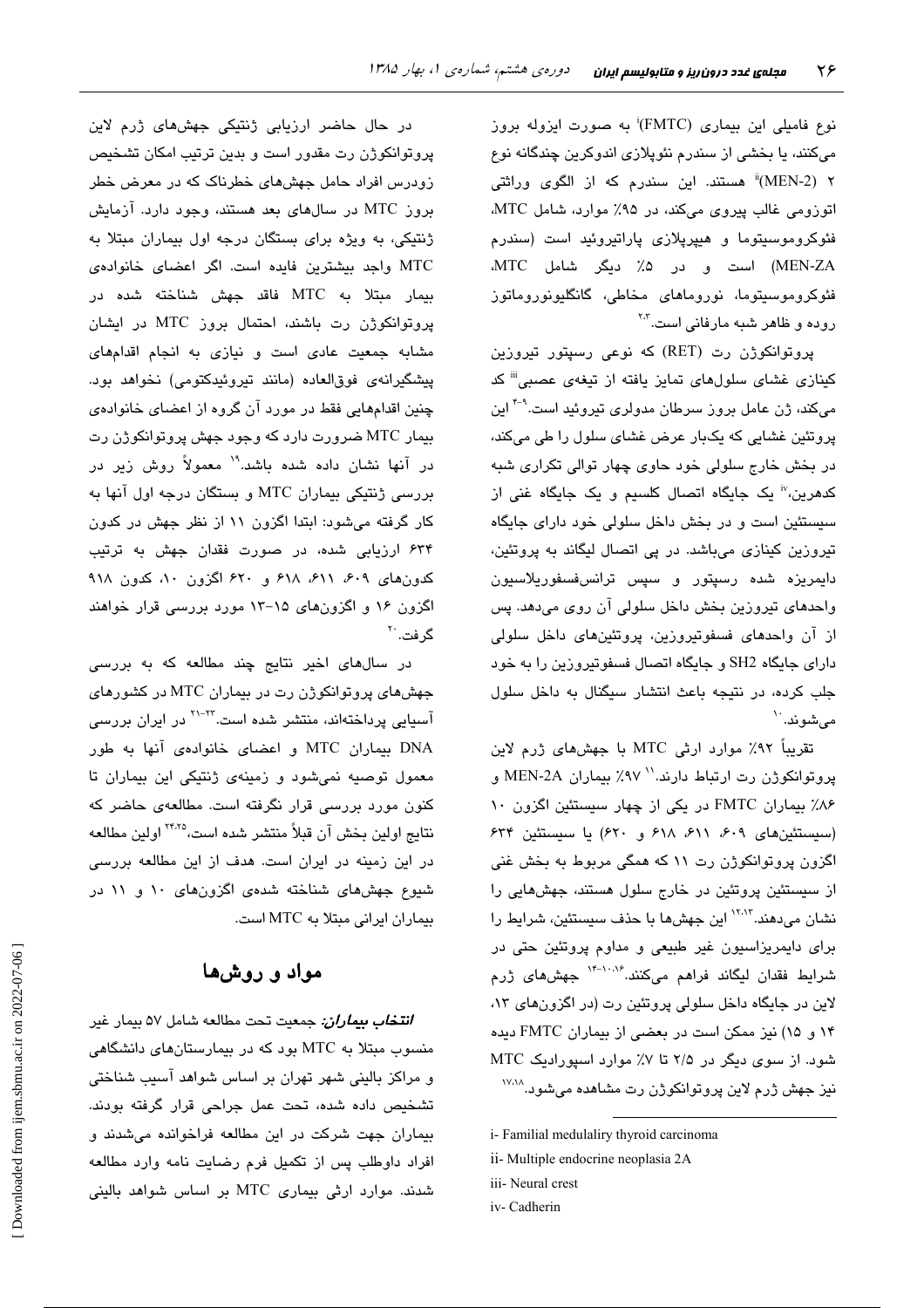بیوشیمیایی و/ یا هیستوپاتولوژیک به گروههای MEN-2A، MEN-2B و FMTC طبقهبندی شدند و بقیهی موارد در گروه مبتلایان به MTC ظاهراً اسپورادیک قرار داده شدند. پس از بررسی جهش در پروتوانکوژن رت بیماران، در صورتی که بیمار واجد جهش بود، بستگان درجه اول بیمار جهت بررسی ژنتیکی فراخوانده میشدند.

**تعیی***ن ژنو***تیپ** DNA ژنومی از نمونه خون محیطی بیماران و با استفاده از روشهای استاندارد<sup>۲۶</sup> در آزمایشگاه ژنتیک مولکولی مرکز تحقیقات غدد دانشگاه علوم پزشکی شهید بهشتی استخراج شد. به منظور تکثیر اگزون ١٠ از يرايمرهاي (10F5'GCGCCCCAGGAGGCTGATGC3') و (10R5'CGTGGTGGTCCCGGCCGCC3) و جهت یرایمرهای  $\mathcal{N}$  $\lambda$ اگزون تكثير (11AF5'CCTCTGCGGTGCCAAGCCTC3') ٯ (11AR5'CACCGGAAGAGGAGTAGCTG3') استفاده شد.<sup>7۷</sup> واکنش PCR در حجم ۵۰ میکرولیتر در شرایط زیر انجام شد: ۲/۵ میکرولیتر عصارهی سلولی حاوی DNA غلظت ۰/۲ مللی مولار از هر یک از dNTPها غلظت ۰/۵ میکرومولار از پرایمرهای اگزون ۱۰ یا غلظت ۲۵/۰ میکرومولار از پرایمرهای اگزون ۱۱ و ۰/۲ واحد آنزیم TaqPolymerase. واکنشها در یک ترموسایکلر اتوماتیک

انجام شدند و شرایط برای تکثیر اگزون ۱۰ عبارت بود. از ۴۰ سیکل دمای ۹۵ درجه به مدت ۴۵ ثانیه برای دناتوراسیون دمای ۶۶/۵ درجه به مدت ۴۵ ثانیه برای بازسرشت و دمای ۷۲ درجه به مدت ۴۵ ثانیه برای سنتز. برای تکثیر اگزون ۱۱ از ۲۸ سیکل با شرایط مشابه استفاده شد و تنها دمای مرحلهی بازسرشت برای اگزون ١١، ٤٨ درجه بود. پس از انجام PCR محصولات PCR با استفاده از اتانول رسوب داده شدند.<sup>۲۸</sup>

محصول PCR اگزون ١٠ در مجاورت مقادير مناسب آنزیمهای محدود کنندهی Rsa I ،Mbo II ،BstU I ،Taq I، Nla IV و Cfo I و محصول PCR اگزون ١١ در مجاورت آنزیمهای Hae III،Rsa I ،Cfo I و Dde I قرار گرفتند. شرایط انکوباسیون مطابق با روش شرکتهای تولید کننده تنظیم شد. جدول ۱ الگوهای RFLP ناشی از عمل آنزیمهای فوقالذکر را در شرایط وجود یا فقدان جهشهای اگزون ۱۰ و ۱۱ پروتوانکوژن رت نشان میدهد. محصولات ناشی از هضم احتمالی این آنزیمها با استفاده از الکتروفورز روی ژل پلی آکریلامید ۱۰٪ جداشده و پس از رنگآمیزی با اتیدیوم بروماید با استفاده از پرتو فرابنفش آشکار شدند.

| جدول ۱– جهشهای پروتوانکوژن رت در اگزونهای ۱۰ و ۱۱ و الگوی تحدیدی حاصل از عملکرد آنزیمهای محدود کننده بر |  |                                    |
|---------------------------------------------------------------------------------------------------------|--|------------------------------------|
|                                                                                                         |  | اگزونها <i>ی</i> دارا <i>ی</i> جهش |

|                                                                                                                 | طول قطعات (جفت باز)   |                |                   | باز تغيير يافته  |               |                    |
|-----------------------------------------------------------------------------------------------------------------|-----------------------|----------------|-------------------|------------------|---------------|--------------------|
| الل جهش يافته                                                                                                   | الل طبيعي             | قبل از برش     | آنزيم محدود كننده | طبيعي(جهش يافته) | شمارەاگزون    | جهش رت             |
| 649.70.07.17                                                                                                    | <b>A.TA.VY.VA</b>     | <b>AV</b>      | Nla IV            | TGC (TGG)        | $\mathcal{L}$ | C611W              |
| $151+05$                                                                                                        | <b>AV</b>             | <b>AV</b>      | Rsa I             | TGC (TAC)        | ١.            | C618Y              |
| $159 + 7.00$                                                                                                    | $\Lambda$ ۴ $\Lambda$ | <b>AV</b>      | Cfo I             | TGC (CGC)        | ١.            | C618R              |
| $15 + 77$                                                                                                       | 101.19                | <b>AV</b>      | Mbo II            | TGC (TTC)        | ١.            | C618F              |
| $159 + 19.79$                                                                                                   | 101.19                | <b>AV</b>      | Mbo II            | TGC (AGC)        | ١٠            | C <sub>618</sub> S |
| $171 + 99$                                                                                                      | <b>AV</b>             | <b>AV</b>      | BstU I            | TGC (CGC)        | ١.            | C620R              |
| $171 + 99$                                                                                                      | <b>AV</b>             | <b>AV</b>      | Taq I             | TGC (TTC)        | ١.            | C620F              |
| $\frac{1}{\sqrt{7}}$                                                                                            | ۲۳۴                   | ۲۳۴            | Cfo I             | TGC (CGC)        | ۱١            | C634R              |
| $Vf + F$                                                                                                        | $\tau\tau\tau$        | $\tau\tau\tau$ | Rsa I             | TGC (TAC)        | $\lambda$     | C634Y              |
| $\mathcal{N}$ $\mathcal{N}$ $\mathcal{N}$ $\mathcal{N}$ $\mathcal{N}$ $\mathcal{N}$ $\mathcal{N}$ $\mathcal{N}$ | 196.74.14             | $\tau\tau\tau$ | Hae III           | TGC (GGC)        | ۱١            | C634G              |
| $V \cdot + F$                                                                                                   | $\tau\tau\tau$        | $\tau\tau\tau$ | $Cf$ o I          | TGC (TGG)        | $\lambda$     | C634W              |
| $0.70 - 00.09$                                                                                                  | $1V \cdot 090$        | ۲۳۴            | Dde I             | TGC (AGC)        | ۱۱            | C634S              |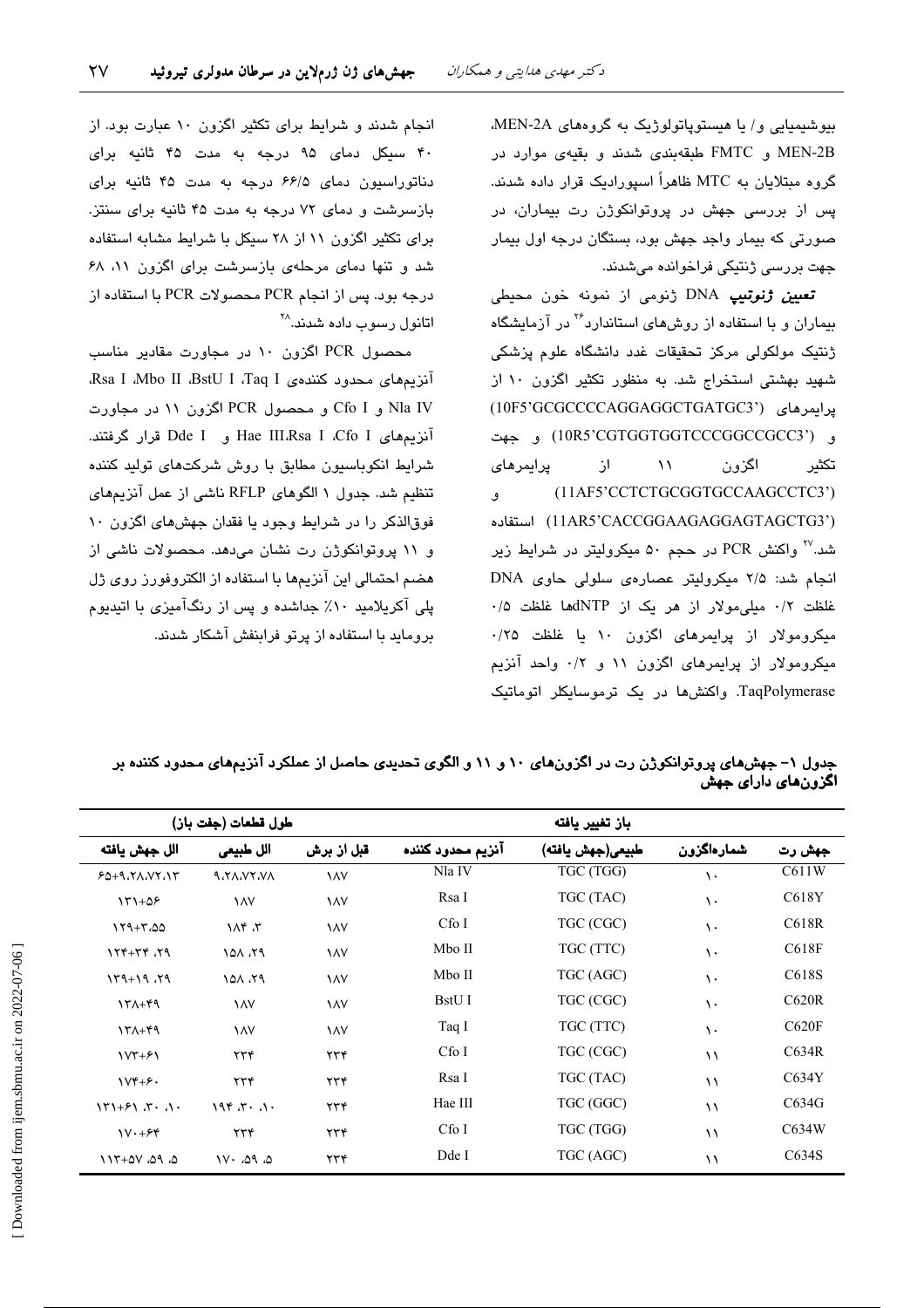#### بافتهها

در مجموع ۵۷ بیمار غیر منسوب MTC در این مطالعه شرکت کردند. متوسط سنی بیماران ۴۰/۰ سال و انحراف معیار ۱۱/۵ سال بود. نسبت زن به مرد در میان بیماران ۱/۲ به ۱ بود. از ۵۷ بیمار غیر منسوب شرکت کننده در مطالعه یک مورد MEN-2A، یک مورد MEN-2B و دو مورد FMTC وجود داشتند. ۵۳ بیمار باقیمانده به عنوان مبتلایان به MTC ظاهراً اسپورادیک طبقهبندی شدند. بیمار مبتلا به MEN-2A جهش C634W را در اگزون ۱۱ نشان داد. در میان میتلایان به MTC ظاهرا اسپورادیک، یک بیمار جهش C620R را در اگزون ۱۰ و دو بیمار جهش C634Y را در اگزون ١١ نشان دادند (تصوير ١). هيچ يک از بيماران MEN2B با FMTC جهشهای ژرم لاین شناخته شده را در



شکل ۱– جهش  ${\rm C634Y}$  در یکی از بیماران مبتلا به سرطان مدولری تیروئید اسپورادیک ظاهری: پس از عمل آنزیم محدّود کنندهی Rsa I، الکتروفورز روی ژل نمونهی طبیعی تنها یک قطعه ۲۳۴ جفت بازی و نمونه جهش یافته قطعات ۱۷۴ و ۶۰ جفت بازی را نشان میدهد.

بیمار مبتلا به MEN-2A یک مرد ۶۵ ساله بود که مدت ٢١ سال از تشخيص بيماري او مي گذشت. در خانوادهي او موارد متعددی از سرطان مدولری تیروئید وجود داشت، از جمله خواهر او در سن ۵۰ سالگی با MTC و فئوکروموسیتوما فوت کرده بود و از میان دو پسر و هفت دختر او، یک پسر ۳۹ ساله و دو دختر ۴۶ و ۳۶ ساله مبتلا به MTC و فئوکروموسیتوما بودند و یک دختر ۲۸ سالهی او نیز تنها مبتلا به MTC بود. بررسی جهش در اعضای خانواده نشان داد که اعضای مبتلا به بیماری خانواده همگی دارای جهش مشابه C634W در اگزون ۱۱ هستند، حال آن

که اعضای سالم خانواده فاقد آن جهش میباشند. همچنین خانوادهی پسر ۳۹ سالهی بیمار مورد بررسی بیشتر قرار گرفت و در پسر ۱۲سالهی وی نیز جهش C634W مشاهده شد، در حالی که پسر ۹ ساله و دختر ۴ ساله فاقد جهش بودند.

بستگان درجه اول بیماران مبتلا به MTC اسپورادیک ظاهری که واجد جهش در اگزونهای ۱۰ و ۱۱ بودند، نیز مورد بررسی ژنتیکی قرار گرفتند و هیچ یک از افراد مورد بررسی جهش مشاهده شده در بیمار منسوب به خود را نشان ندادند.

#### بحث

در ميان ۵۷ بيمار MTC غير منسوب مطالعه شده تنها بیمار MEN-2A و سه بیمار MTC اسپورادیک ظاهری در اگزونهای ۱۰ یا ۱۱ پروتوانکوژن رت واجد جهش ژرم لاین شناخته شده بودند. هیچ یک از بیماران MEN-2B یا FMTC جهشهای ژرم لاین شناخته شده را در اگزونهای ١٠ و ١١ پروتوانکوژن رت نشان ندادند.

بر اساس نتايج مطالعهها منتشر شده، ٩٧٪ بيماران MEN-2A در یکی از چهار سیستئین اگزون ۱۰ (سیستئینهای ۶۰۹، ۶۱۱، ۶۱۸ و ۶۲۰) یا سیستئین ۶۳۴ اگزون ۱۱ که همگی مربوط به بخش غنی از سیستئین پروتئین رت در خارج سلول هستند، جهشهایی را نشان می دهند. <sup>۱۲٬۱۲</sup> تنها بیمار مبتلا به MEN-2A در این مطالعه واجد جهش شایع C634W در اگزون ۱۱ بود و همین جهش در پسر و سه دختر مبتلای وی نیز مشاهده شد. همچنین نوهی ۱۲ سالهی غیر مبتلای وی حامل جهش مزبور بود. حاملان این جهش در معرض خطر جدی ابتلا به MTC هستند،<sup>۲۹</sup> بنا بر این تیروئیدکتومی پیشگیرانه در مورد نوهی ۱۲ سالەي بېمار MEN-2A قوياً توصيە گرديد.

سندرم MEN-2B بیشتر با جهشهای پروتوانکوژن رت در جایگاه تیروزین کینازی داخل سلولی همراه است. گزارش شده است که ۹۵٪ بیماران MEN-2B در کدون ۹۱۸ اگزون ۱۶ جهشی را نشان میدهند. <sup>۳۰</sup> همان گونه که انتظار میرفت مطالعهی حاضر از آن جا که محدود به اگزونهای ١٠ و ١١ بود، نتوانست جهشی را در بیمار MEN-2B نشان دهد. اگر اگزون ۱۶ بیمار نیز مورد بررسی قرار میگرفت، احتمال پیدا کردن جهش حدود ۹۵٪ بود.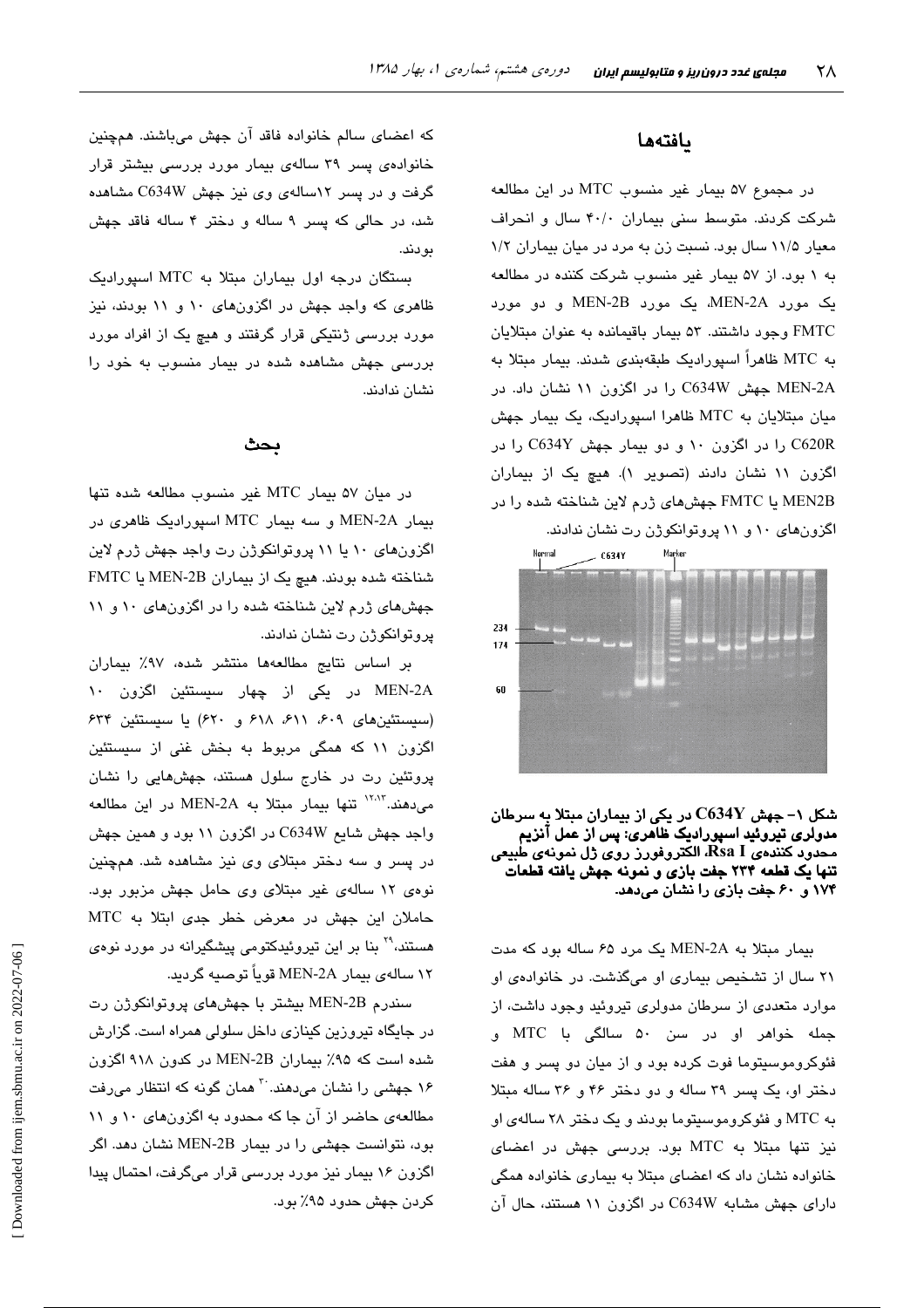در حال حاضر اعتقاد بر آن است که بیشتر بیماران مبتلا به FMTC (۸۶٪ آنها) واجد جهش در یکی از چهار سیستئین اگزون ١٠ (سيستئينهاى ٤٠٩، ٤١١، ٤١٨ و ٤٢٠) يا سیستئین ۶۳۴ اگزون ۱۱ هستند.<sup>۱۲٬۱۲</sup> جهش رت در بیماران FMTC همچنین ممکن است در اگزونهای ۸۳، ۱۴ ۱۵ روی داده باشد. در واقع نتایج یک مطالعهی نسبتاً جدیدتر نشان می دهد که حدود ۶۰٪ خانوادههای مبتلا به FMTC واجد جهشهای غیر سیستئینی هستند.<sup>۳۱</sup> هیچ یک از دو بیمار FMTC بررسی شده در این مطالعه واجد جهش در اگزونهای ۱۰ و ۱۱ نبودند. به نظر میآید در صورت بررسی اگزونهای دیگر امکان پیدا کردن جهش در این دو بیمار به نحو قابل ملاحظهای وجود داشته باشد.

سه تن از ۵۳ بیمار اسپورادیک ظاهری بررسی شده در این مطالعه یعنی ۵/۷٪ آنها دارای جهش در اگزونهای ۱۰ یا ۱۱ بودند. شیوع مشاهده شده در محدودهی ۷–۲/۵٪ قرار میگیرد که پیشتر برای شیوع همهی انواع جهش ژرم لاین در بیماران MTC اسپورادیک ظاهری گزارش شده است.<sup>۱۶٬۱۷</sup> بیماران MTC اسپورادیک ظاهری همچنین ممکن است دارای جهشهای با قدرت نفوذ پایین در اگزونهای ۱۵–۱۳ باشند. <sup>۲۰</sup> در صورتی که اگزونهای ۱۵–۱۳ در این مطالعه مورد بررسی قرار میگرفتند، میزان شیوع جهش احتمالاً پزرگتر از ٥/٧٪ بود. به نظر مى رسد شيوع جهش رت در بيماران ایرانی MTC اسپورادیک ظاهری بالا باشد و در نتیجه درصد بزرگی از آنها در واقع مبتلا به شکلهای ارثی بیماری باشند. بنا بر این بررسی ژنتیکی بیماران ایرانی مبتلا به MTC اسپوراديک ظاهری قوياً توصيه میشود. نتايج اين بررسے،ها مے،تواند در تفکیک موارد ارثے از موارد

اسپورادیک حقیقی، ارزیابی دقیقتر احتمال خطر برای بستگان درجه اول و طراحی برنامههای پیشگیرانه به پزشک معالج كمك نمايد.

بدیهی است که عدم مشاهدهی جهش اگزونهای ۱۰ و ۱۱ در بیماران MEN-2B و FMTC و همچنین ۵۰ بیمار MTC اسپورادیک ظاهری نمیتواند احتمال وجود جهش در سایر اگزونها را نفی نماید. بنا بر این در مرحلهی بعدی مطالعهی حاضر، جهشهای احتمالی در اگزونهای ١٣، ١٣، ۱۵، ۱۶ مورد بررسی قرار خواهند گرفت. به منظور یافتن جهشهای شناخته نشدهی پروتوانکوژن رت نیز از روش مستقیم تعیین توالی ژن استفاده خواهد شد.

در نهایت به نظر میرسد که شیوع جهشهای اگزونهای ١٠ و ١١ ژن رت در ميان بيماران ايراني مبتلا به MTC اسپورادیک ظاهری بالاست و میتوان چنین نتیجهگیری کرد که در مورد این بیماران، انجام بررس*ی* ژنتیکی از نظر جهشهای ژن رت بسیار ضروری است. شکلهای ارثی بیماری به ویژه نیازمند بررسی وسیعتر اگزونهای ژن رت مستند.

### سیاسگزاری

از همکاری بزرگوارانهی تعداد زیادی از متخصصان غدد در تشخیص و معرفی بیماران نهایت امتنان را داریم. همچنین از زحمات بیدریغ و کمکهای فنی پرسنل زحمتکش آزمايشگاه ژنتيک مولکولی مرکز تحقيقات غدد دانشگاه علوم پزشکی شهید بهشتی، سپاسگزاریم.

#### **References**

- 1. Marsh DJ, Learoyd DL, Robinson BG. Medullary thyroid carcinoma: recent advances and management updates. Thyroid 1995;5:407-24.
- $\mathcal{D}$ Thakker RV. Multiple endocrine neoplasia-syndromes of the twentieth century. J Clin Endocrinol Metab 1998;83:2617-20.
- 3. Hoff AO, Cote GL, Gagel RF. Multiple endocrine neoplasias. Annu Rev Physiol 2000;62:377-411.
- Donis-Keller H, Dou S, Chi D, Carlson KM, Toshima  $\overline{4}$ K, Lairmore TC, et al. Mutations in the RET protooncogene are associated with MEN2A and FMTC. Hum Mol Genet 1993;2:851-6.
- 5. Mulligan LM, Kwok JB, Healey CS, Elsdon MJ, Eng C, Gardner E, et al. Germ-line mutations of the RET

proto-oncogene in multiple endocrine neoplasia type 2A. Nature 1993;363:458-60.

- 6. Hofstra RM, Landsvater RM, Ceccherini I, Stulp RP, Stelwagen T, Luo Y, et al. A mutation in RET protooncogene associated with multiple endocrine neoplasia type 2B and sporadic medullary thyroid carcinoma. Nature 1994;367:375-6.
- Quadro L, Panariello L, Salvatore D, Carlomagno F,  $7^{\circ}$ Del Prete M, Nunziata V, et al. Frequent RET protooncogene mutations in multiple endocrine neoplasia type 2A. J Clin Endocrinol Metab 1994;79:590-4.
- 8. Mulligan LM, Marsh DJ, Robinson BG, Schuffenecker I, Zedenius J, Lips CJ, et al. Genotype-phenotype correlation in MEN 2: report of the International Ret Mutation Consortium. J Intern Med 1995;238:343-6.
- 9. Avantaggiato V, Dathan NA, Grieco M, Fabien N, Lazzaro D, Fusco A, et al. Developmental expression of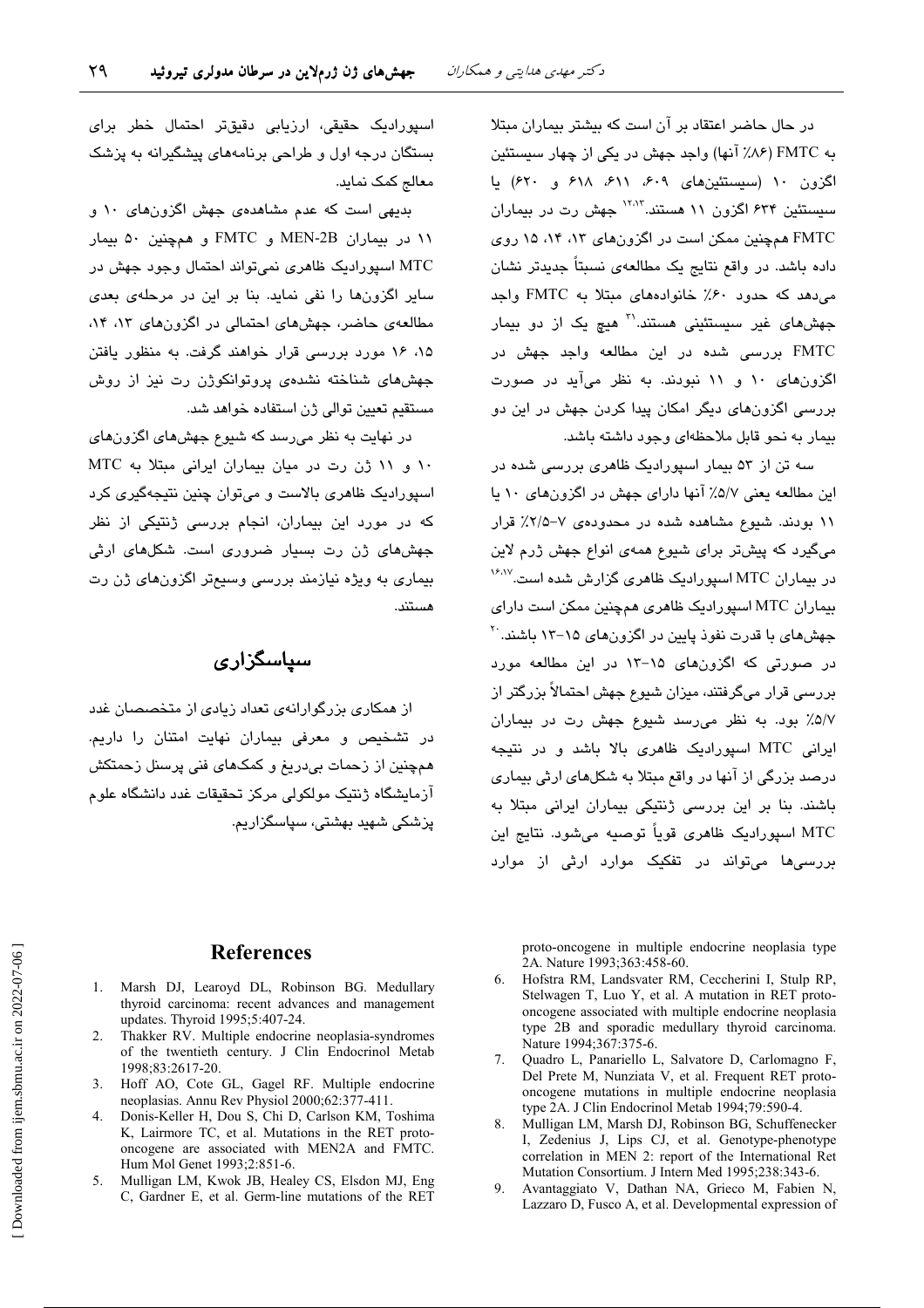the RET proto-oncogene. Cell Growth Diff 1994;5:305-11

- 10. Santoro M, Melillo RM, Carlomagno F, Vecchio G, Fusco A. RET: normal and abnormal functions. Endocrinology 2004;145:5448-51.
- 11. Eng C, Clayton D, Schuffenecker I, Lenoir G, Cote G, Gagel RF, et al. The relationship between specific RET proto-oncogene mutations and disease phenotype in multiple endocrine neoplasia type 2: International RET Mutation Consortium. JAMA 1996;276:1575-9.
- 12. Mulligan LM, Eng C, Healey CS, Clayton D, Kwok JB, Gardner E, et al. Specific mutations of the RET protooncogene are related to disease phenotype in MEN2A and FMTC. Nature Genet 1994;6:70-4.
- 13. Klein I, Esik O, Homolya V, Szeri F, Varadi A. Molecular genetic diagnostic program of multiple endocrine neoplasia type 2A and familial medullary thyroid carcinoma syndromes in Hungary. J Endocrinol  $2001:170:661-6$
- 14. Chappius-Flament S, Pasini A, De Vita G, Segouffin-Cariou C, Fusco A, Attie T, et al. Dual effect on the RET receptor of MEN2 mutations affecting specific extracytoplasmic cysteines. Oncogene 1998;17:2851-61
- 15. Santoro M, Carlomagno F, Romano A, Bottaro DP, Dathan NA, Grieco M, et al. Activation of RET as a dominant transforming gene by germline mutations of MEN2A and MEN2B. Science1995 ;267:381-3.
- 16. Eng C, Mulligan LM, Smith DP, Healey CS, Frilling A, Raue F, et al. Low frequency of germline mutations in the RET proto-oncogene in patients with apparently sporadic medullary thyroid cacinoma. Clin Endocrinol (Oxf) 1995;43:123-7.
- 17. Wohllk N, Cote GJ, Bugalho MM, Ordonez N, Evans DB, Goepfert H, et al. Relevance of RET protooncogene mutations in sporadic medullary thyroid carcinoma. J Clin Endocrinol Metab 1996; 81:3740-5.
- 18. Lallier M, St-Vil D, Giroux M, Huot C, Gaboury L, Oligny L, et al. Prophylactic thyroidectomy for medullary thyroid carcinoma in gene carriers of MEN2 syndrome. J Pediatr Surgery 1998;33:846-8.
- 19. Lips CJ, Hoppener JW, Thijssen JH. Medullary thyroid carcinoma: role of genetic testing and calcitonin measurement. Ann Clin Biochem 2001;38(Pt 3):168-79
- 20. Puxeddu E, Fagin JA. Genetic markers in thyroid neoplasia. Endocrinol Metab Clin North Am 2001;30:493-513.
- 21. Wu SL, Chang TC, Huang CN, Chuang LM, Chang TJ. Germline RET proto-oncogene mutations in two

Taiwanese families with multiple endocrine neoplasia type 2A. J Formos Med Assoc 1998;97:614-18.

- 22. Lee MS, Hwang DY, Kim YH, Chung JH, Oh YS, Lee MK, et al. Mutations of ret proto-oncogene in 3 Korean families with MEN 2A: clinical use of new restriction sites for genetic diagnosis Endocr J 1998;45:555-61.
- 23. Zirie M, Mohammed I, El-Emadi M, Haider A. Multiple endocrine neoplasia type II A: report of a family with a study of three generations in Qatar Endocr Pract. 2001;7:19-27.

```
۲٤. عزیزی فریدون، نبیپور ایرج، قاسمی ف، کیایی ش، برادر
```
جلیلی رضا. شناسایی حاملین ژن سرطان مدولری تیروئید

```
موروثی در ایران با استفاده از موتاسیونهای پروتوانکوژن
```
- 25. Nabipour I, Haji-Ghasemi F, Kiai S, Baradar Jalili R, Azizi F. The mutations of RET proto-oncogene in medullary thyroid carcinomas in Iran. Medical Journal of the Islamic Republic of Iran 2004;18:95-9.
- 26. Miller SA, Dykes DD, Polesky HF. A simple salting out procedure for extracting DNA from human nucleated cells. Nucleic Acids Research 1988;16:1215.
- 27. Wells SA Jr, Chi DD, Toshima K, Dehner LP, Coffin CM, Dowton SB, et al. Predictive DNA testing and prophylactic thyroidectomy in patients at risk for multiple endocrine neoplasia type 2A. Ann Surg 1994;220:237-47.
- 28. Sambrook J, Fritsch EF, Maniatis T. Molecular cloning, a laboratory manual. NewYork: Cold Spring Harbor Laboratory Press; 2nd edition.
- 29. Brandi ML, Gagel RF, Angeli A, Bilezikian JP, Beck-Peccoz P, Bordi C, et al. Guidelines for diagnosis and therapy of MEN type 1 and type 2. J Clin Endocrinol Metab 2001;86:5658-71.
- 30. Learoyd DL, Marsh DJ, Richardson AL, Twigg SM, Delbridge L, Robinson BG. Genetic testing for familial cancer. Consequences of RET proto-oncogene mutation analysis in multiple endocrine neoplasia, type 2. Arch Surg 1997; 132:1022-5.
- 31. Niccoli-Sire P, Murat A, Rohmer V, Franc S, Chabrier G, Baldet L, et al. Familial medullary thyroid noncysteine RET mutations: carcinoma with phenotype-genotype relationship in a large series of patients. J Clin Endocrinol Metab 2001;86:3746-53.